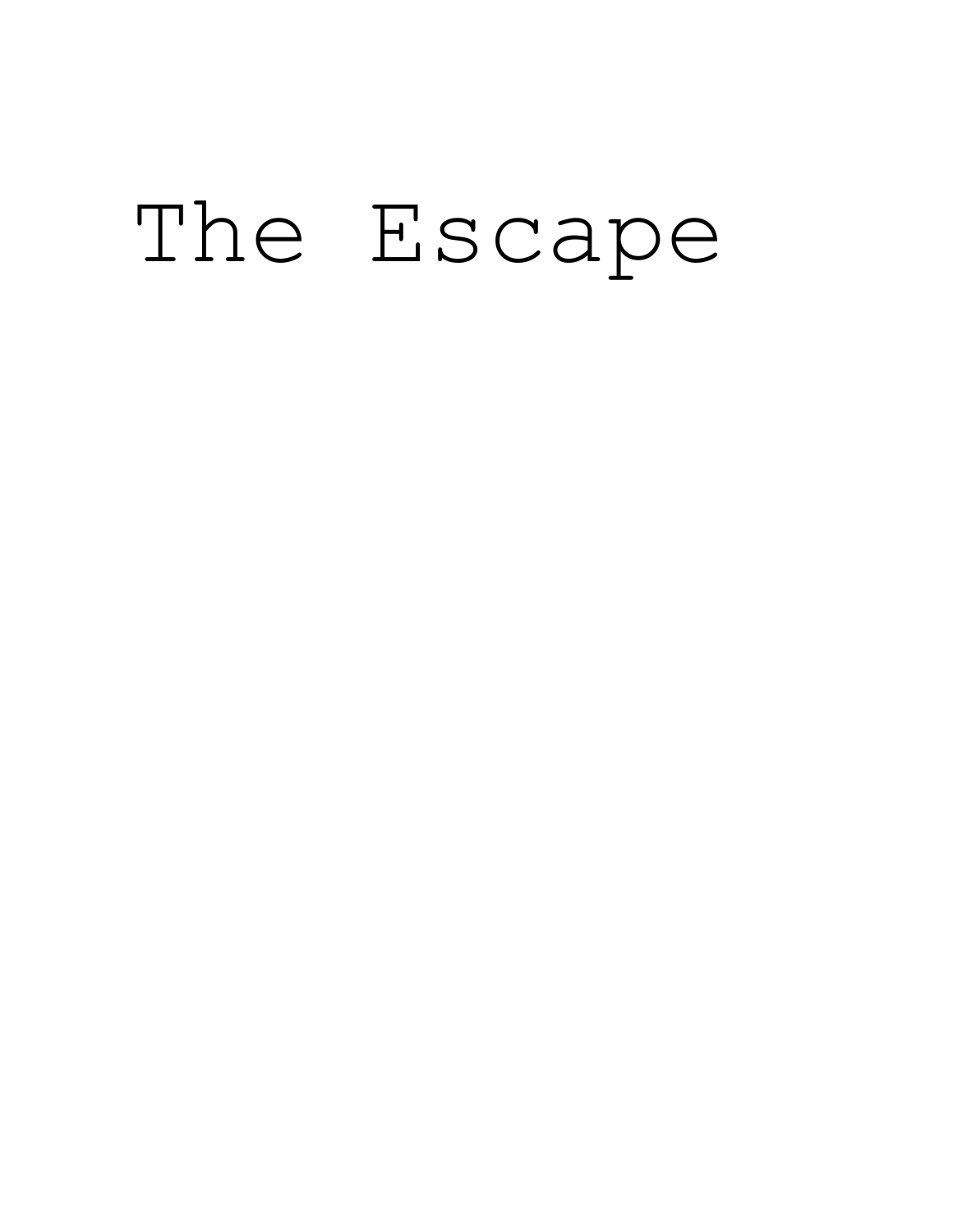



Prison corridor, night. A GUARD can be seen walking past the cells.

**Notes**

SFX: Heavy footsteps



| Scene |   | Duration | Panel |   | Duration |
|-------|---|----------|-------|---|----------|
|       | 1 | 03:02    |       | 3 | 00:14    |
|       |   |          |       |   |          |
|       |   |          |       |   |          |
|       |   |          |       |   |          |
|       |   |          |       |   |          |
|       |   |          |       |   |          |
|       |   |          |       |   |          |
|       |   |          |       |   |          |
|       |   |          |       |   |          |
|       |   |          |       |   |          |
|       |   |          |       |   |          |
|       |   |          |       |   |          |
|       |   |          |       |   |          |
|       |   |          |       |   |          |
|       |   |          |       |   |          |
|       |   |          |       |   |          |
|       |   |          |       |   |          |
|       |   |          |       |   |          |

# **Notes**

SFX: Heavy footsteps

# **Notes** SFX: Heavy footsteps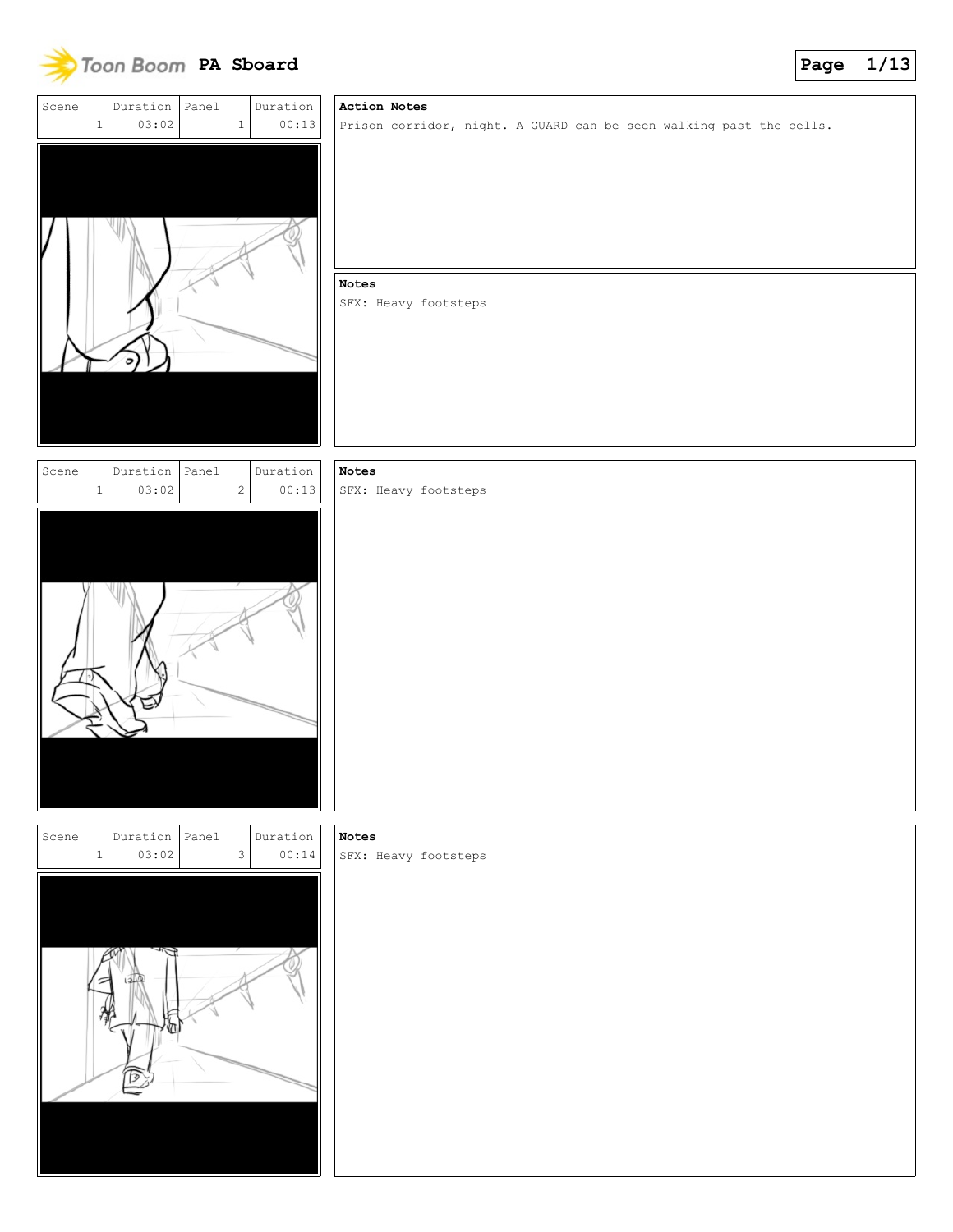



| Scene | 1 | Duration<br>03:02 | Panel | 5 | Duration<br>00:19 |
|-------|---|-------------------|-------|---|-------------------|
|       |   |                   |       |   |                   |
|       |   |                   |       |   |                   |
|       |   |                   |       |   |                   |
|       |   |                   |       |   |                   |
|       |   |                   |       |   |                   |
|       |   |                   |       |   |                   |
|       |   |                   |       |   |                   |
|       |   |                   |       |   |                   |
|       |   |                   |       |   |                   |
|       |   |                   |       |   |                   |
|       |   |                   |       |   |                   |
|       |   |                   |       |   |                   |
|       |   |                   |       |   |                   |
|       |   |                   |       |   |                   |
|       |   |                   |       |   |                   |

## **Notes**

# SFX: Heavy footsteps



**Action Notes**

The GUARD stops in front of a certain cell.

## **Notes**

SFX: Heavy footsteps



# **Action Notes**

Cut to the inside of cell, where the PIRATE is sitting chained up.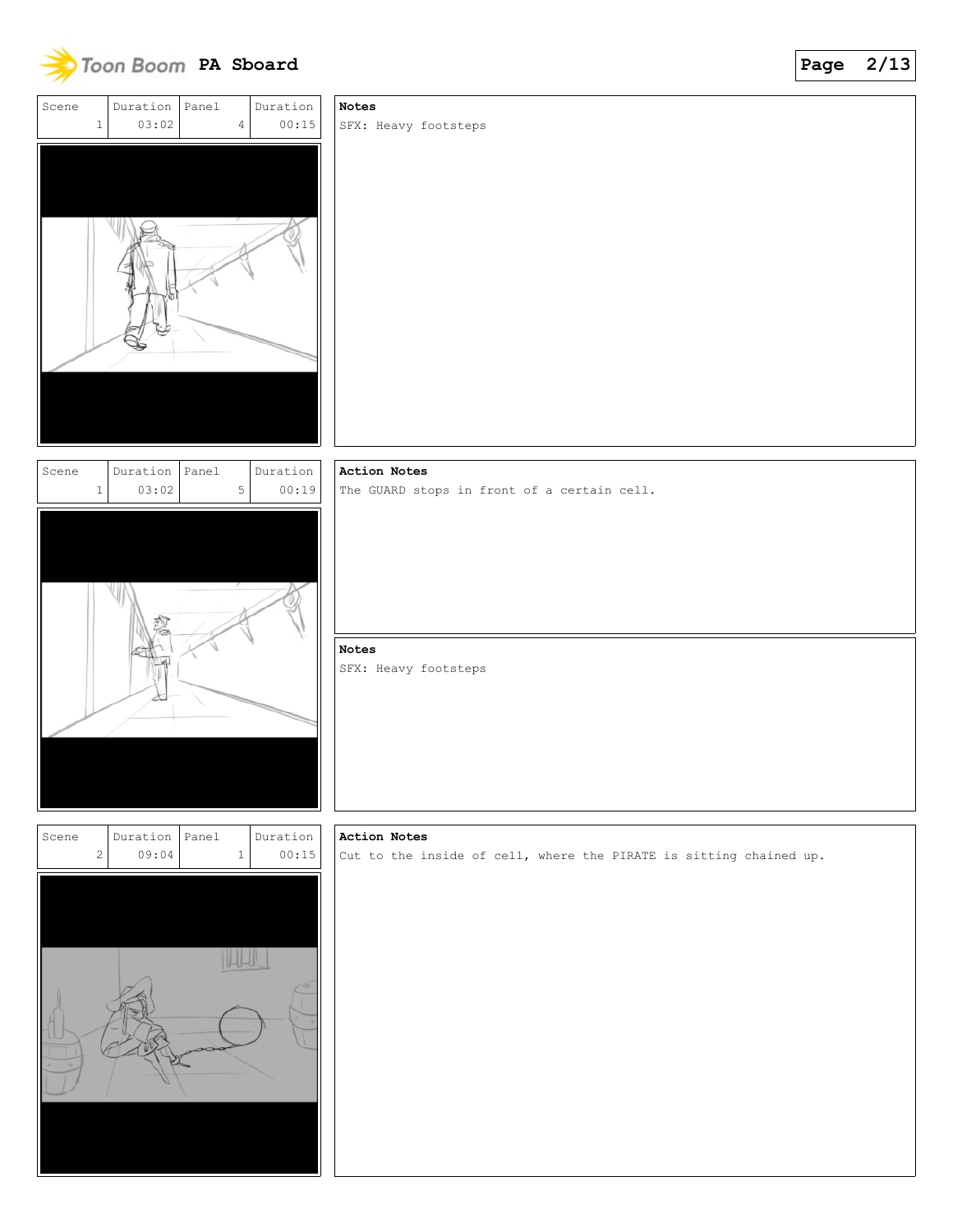



# **Dialog**

PIRATE: Hm?

# **Action Notes**

A strip of light illuminates the PIRATE. They look up, resigned but maybe a little hopeful.

# **Notes**

SFX: Door swinging open.



| Scene |              | Duration | Panel | Duration |
|-------|--------------|----------|-------|----------|
|       | $\mathbf{2}$ | 09:04    | 4     | 00:18    |
|       |              |          |       |          |
|       |              |          |       |          |
|       |              |          |       |          |
|       |              |          |       |          |
|       |              |          |       |          |
|       |              |          |       |          |
|       |              |          |       |          |
|       |              |          |       |          |
|       |              |          |       |          |
|       |              |          |       |          |
|       |              |          |       |          |
| ö     |              |          |       |          |
|       |              |          |       |          |
|       |              |          |       |          |
|       |              |          |       |          |
|       |              |          |       |          |
|       |              |          |       |          |

# **Action Notes**

The PIRATE notices a tray being pushed in.

# **Notes**

SFX: Food tray sliding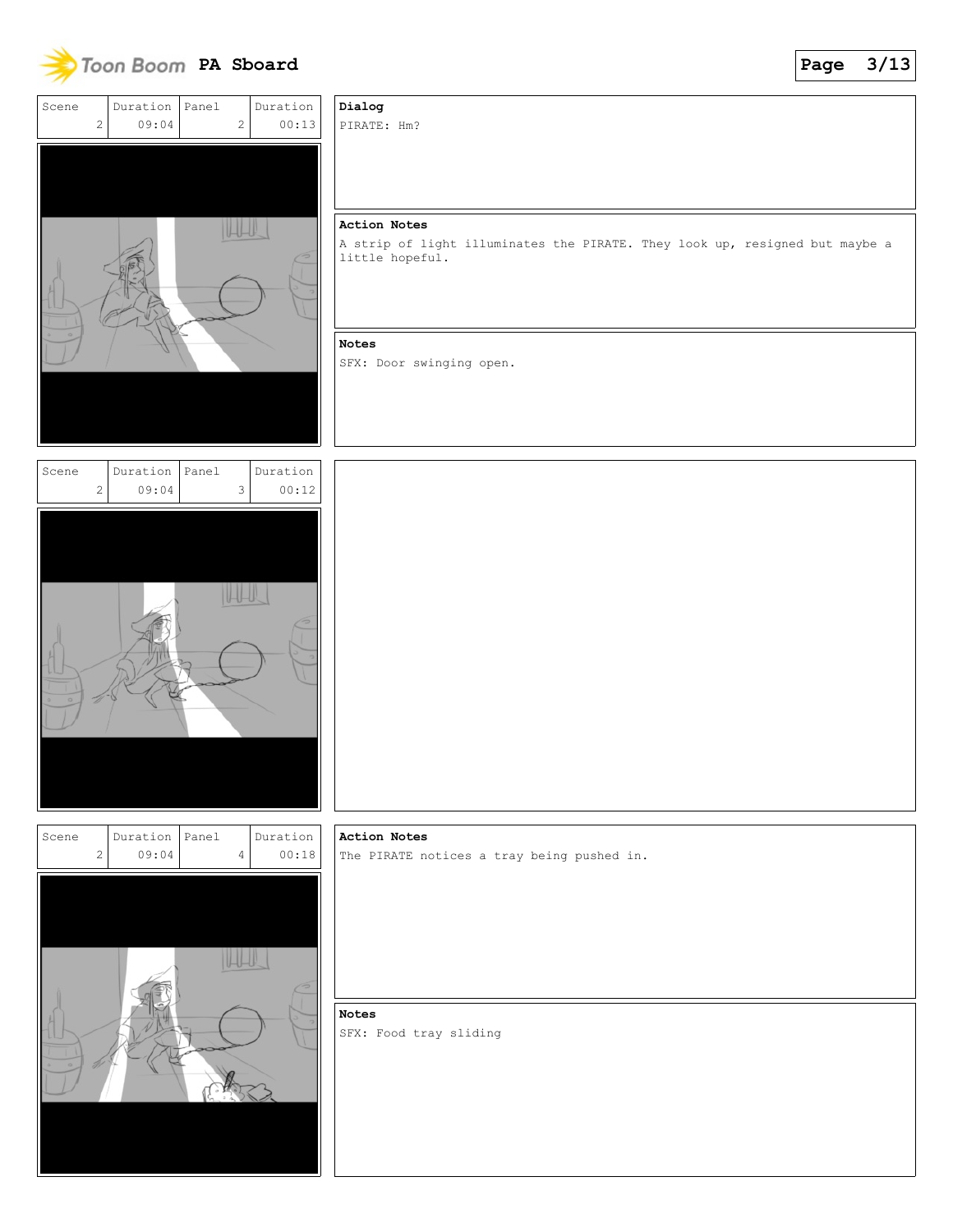

# Duration Panel Duration Scene 2 09:04 00:23 5 HH





## **Action Notes**

The tray comes to a stop. The PIRATE examines the food.

# **Action Notes**

The handle in the food gleams. She smiles.

# **Action Notes** The handle in the food gleams. She smiles.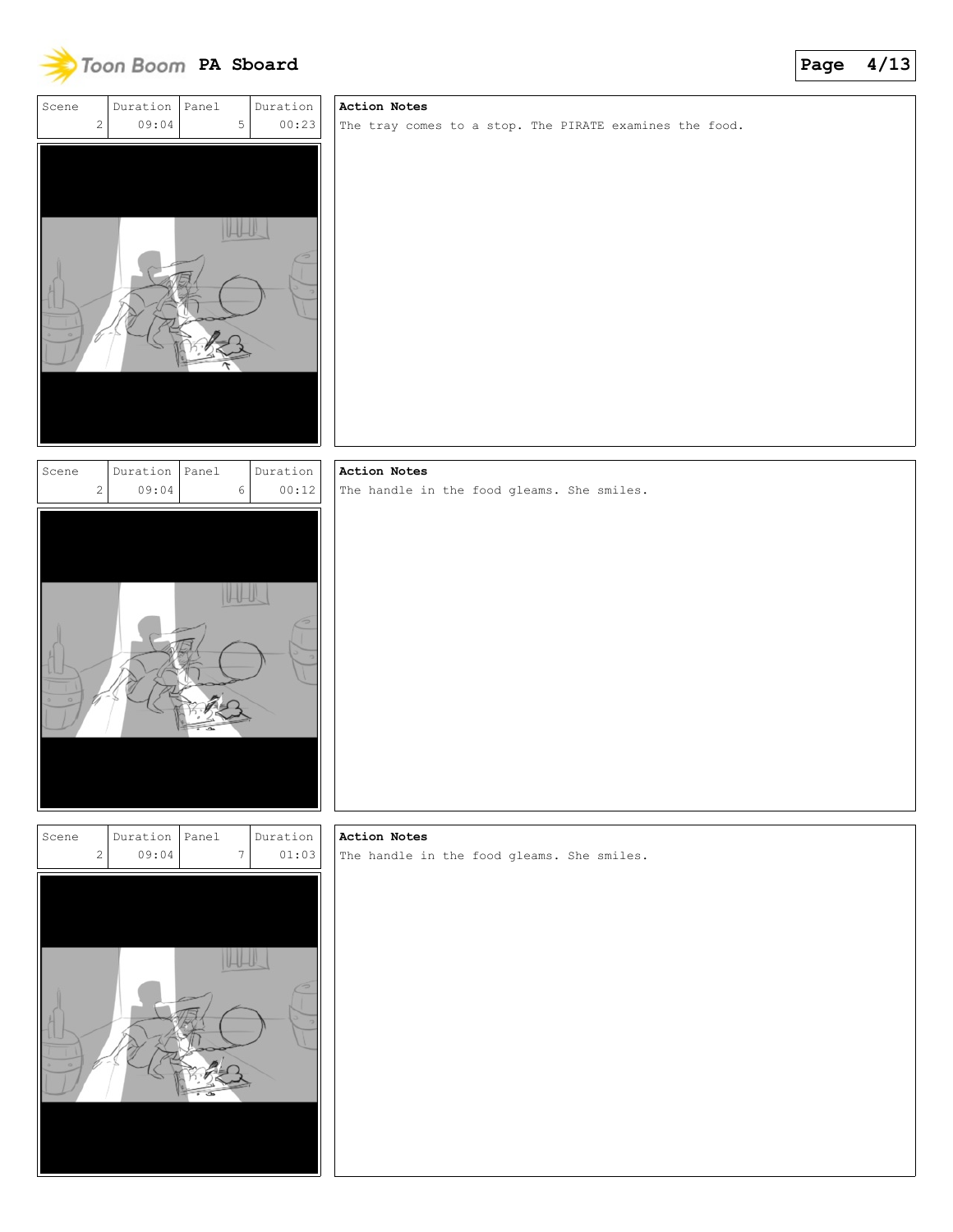



| $4^{\circ}$ |  | PIRATE (sarcastically): Wow, looks extra moldy today. Special occasion? |  |  |  |  |
|-------------|--|-------------------------------------------------------------------------|--|--|--|--|
|             |  |                                                                         |  |  |  |  |
|             |  |                                                                         |  |  |  |  |
|             |  |                                                                         |  |  |  |  |
|             |  |                                                                         |  |  |  |  |
|             |  |                                                                         |  |  |  |  |
|             |  |                                                                         |  |  |  |  |
|             |  |                                                                         |  |  |  |  |



# **Dialog**

**Dialog**

PIRATE (sarcastically): Wow, looks extra moldy today. Special occasion?



# **Action Notes** Cut to the GUARD. He scoffs.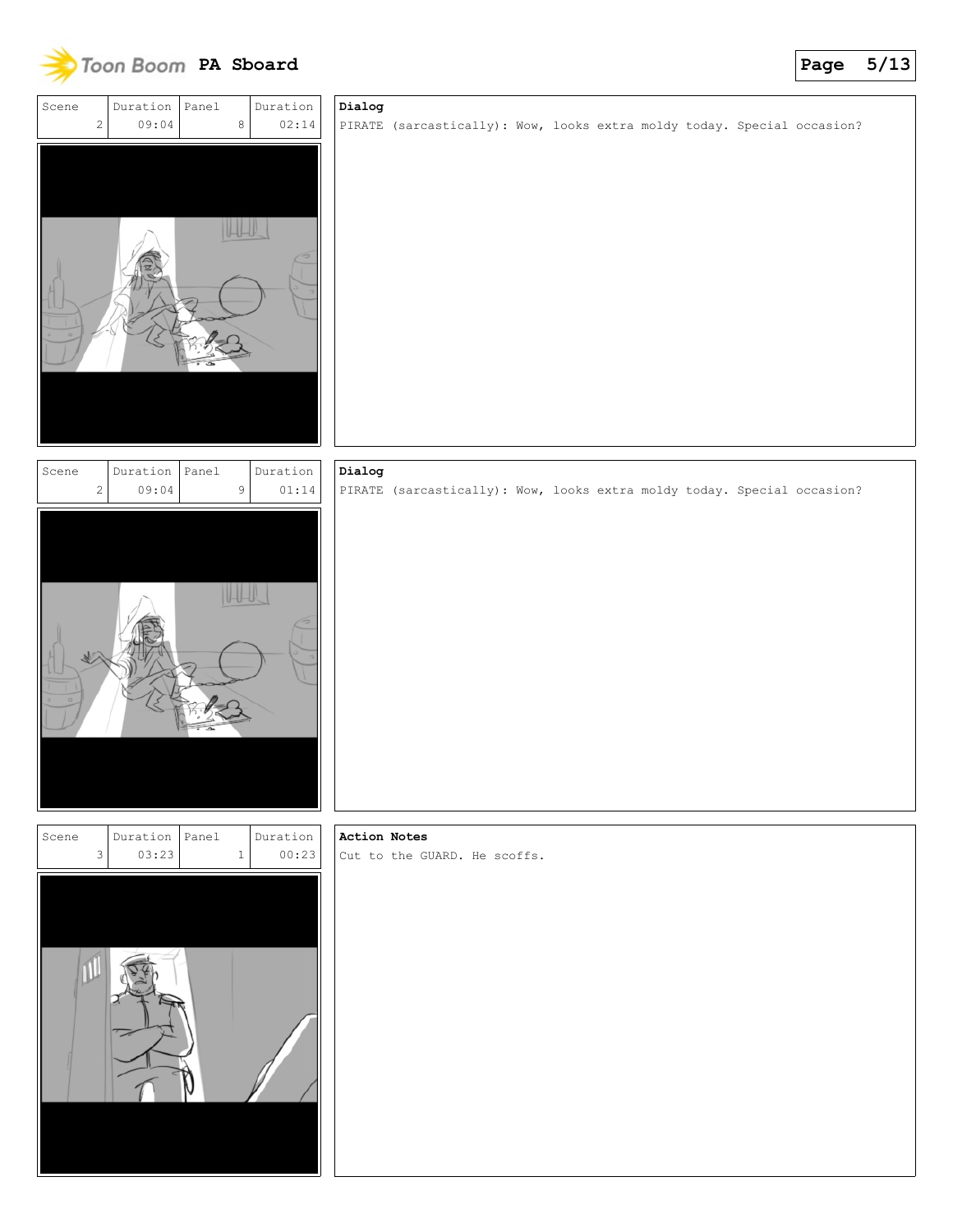



| Scene |   | Duration | Panel |              | Duration |
|-------|---|----------|-------|--------------|----------|
|       | 5 | 04:02    |       | $\mathbf{1}$ | 01:14    |
|       |   |          |       |              |          |
|       |   |          |       |              |          |
|       |   |          |       |              |          |
|       |   |          |       |              |          |
|       |   |          |       |              |          |
|       |   |          |       |              |          |
|       |   |          |       |              |          |
|       |   |          |       |              |          |
|       |   |          |       |              |          |
|       |   |          |       |              |          |
|       |   |          |       |              |          |
|       |   |          |       |              |          |
|       |   |          |       |              |          |
|       |   |          |       |              |          |
|       |   |          |       |              |          |

**Action Notes** Cut to PIRATE. At first, we can't tell what she's feeling,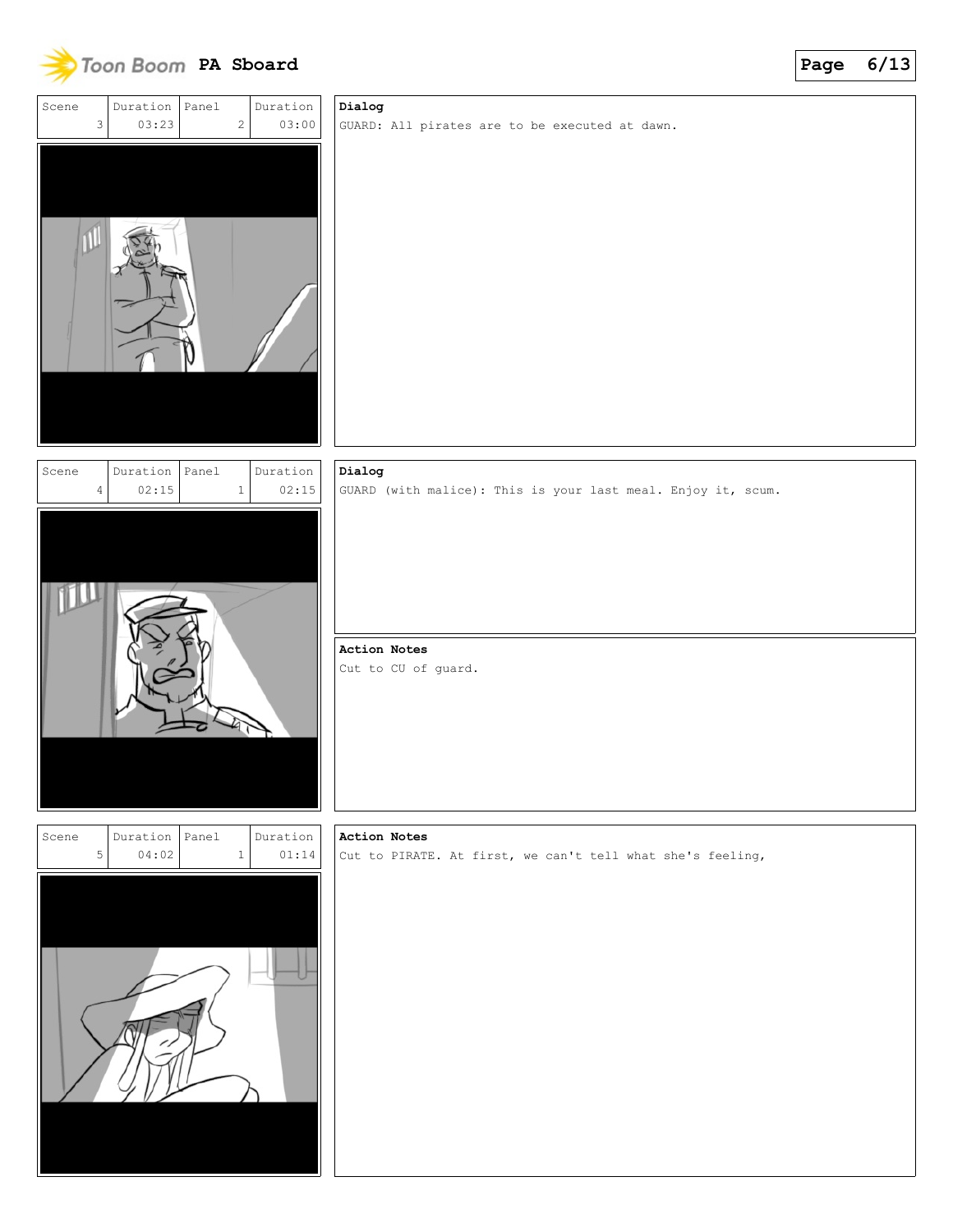



## **Dialog**

PIRATE (mocking): Aww, will you miss me?

**Action Notes** Unbelievably, she smirks.

| Scene | Duration | Panel        | Duration |  | Action Notes |  |  |                                              |  |
|-------|----------|--------------|----------|--|--------------|--|--|----------------------------------------------|--|
| 6     | 01:04    | $\mathbf{1}$ | 00:09    |  |              |  |  | Cut to the GUARD. He pulls a disgusted face. |  |
|       |          |              |          |  |              |  |  |                                              |  |

| Scene<br>6 | Duration<br>01:04 | Panel<br>$\mathbf{2}$ | Duration<br>00:09 |
|------------|-------------------|-----------------------|-------------------|
|            |                   |                       |                   |
|            |                   |                       |                   |
|            |                   |                       |                   |
|            |                   |                       |                   |
|            |                   |                       |                   |
|            |                   |                       |                   |
|            |                   |                       |                   |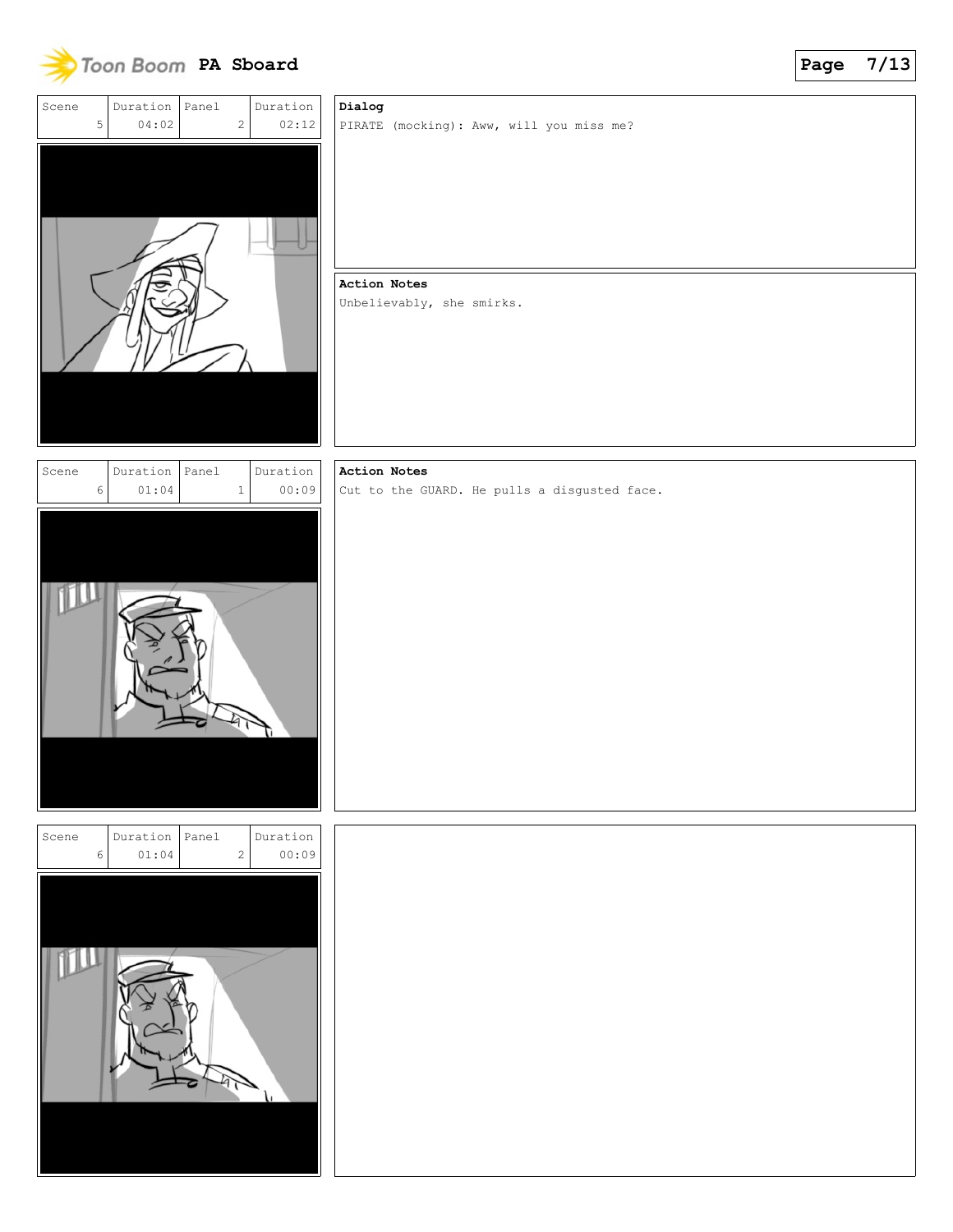

| Scene            | Duration   Panel   | 3          | Duration | Dialog                                                     |
|------------------|--------------------|------------|----------|------------------------------------------------------------|
| 6                | 01:04              |            | 00:10    | GUARD: Ugh.                                                |
|                  |                    |            |          | Action Notes<br>The GUARD slowly backs out of the cell.    |
| Scene            | Duration           | Panel      | Duration | Dialog                                                     |
| $\boldsymbol{7}$ | 05:16              | $1\,$      | 00:15    | PIRATE (Calling after the GUARD): But we'd grown so close! |
|                  |                    | ILLL       |          | Notes<br>SFX: Door closing                                 |
| Scene            | Duration $ $ Panel | $\sqrt{2}$ | Duration | Dialog                                                     |
| $\boldsymbol{7}$ | 05:16              |            | 00:19    | PIRATE (Calling after the GUARD): But we'd grown so close! |
|                  |                    | <b>HHK</b> |          | Notes<br>SFX: Door closing                                 |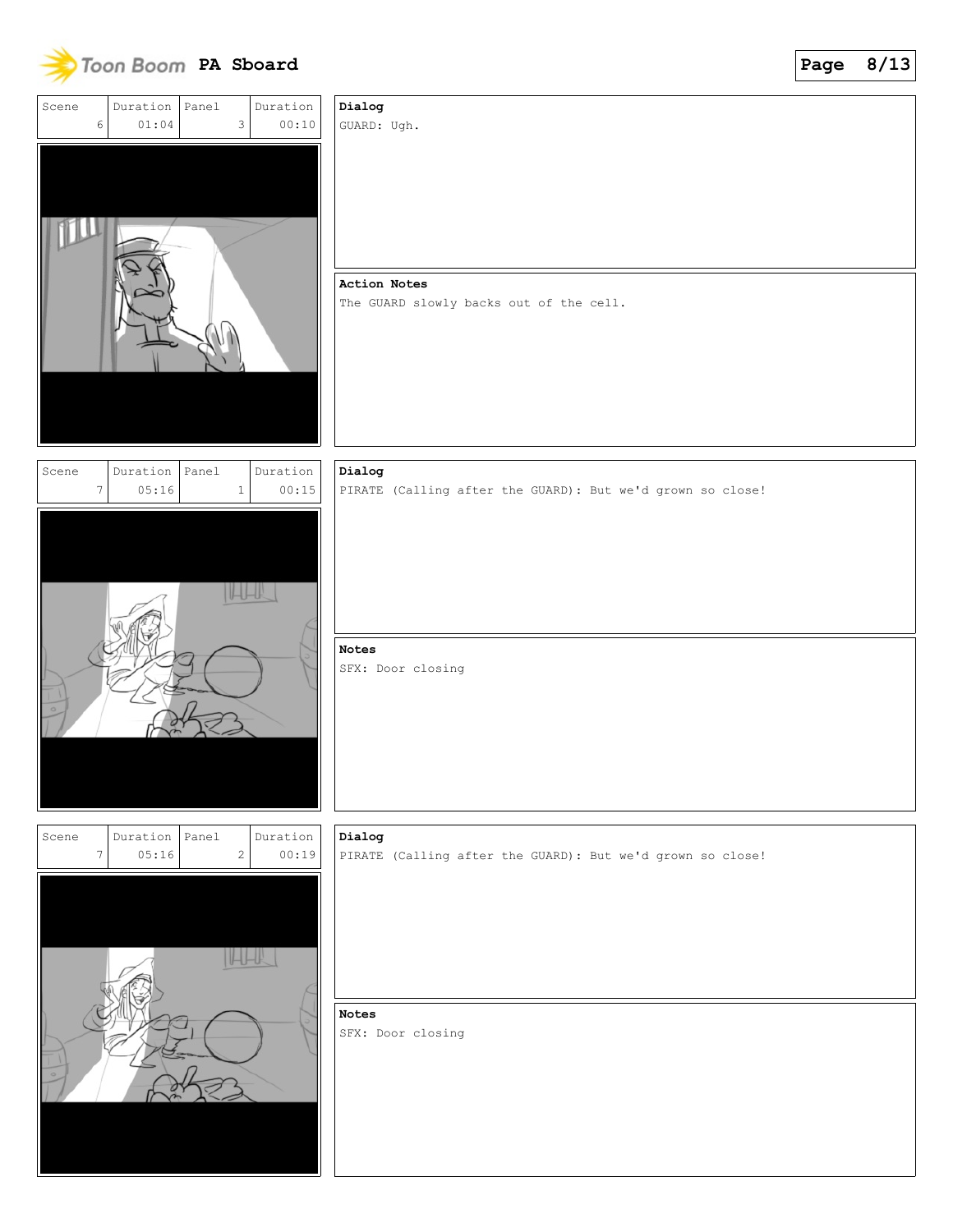



| PIRATE (Calling after the GUARD): But we'd grown so close! | Dialog |  |  |  |  |  |
|------------------------------------------------------------|--------|--|--|--|--|--|
|                                                            |        |  |  |  |  |  |
|                                                            |        |  |  |  |  |  |
|                                                            |        |  |  |  |  |  |
|                                                            |        |  |  |  |  |  |
|                                                            |        |  |  |  |  |  |
|                                                            |        |  |  |  |  |  |
|                                                            |        |  |  |  |  |  |
|                                                            |        |  |  |  |  |  |
|                                                            |        |  |  |  |  |  |
|                                                            |        |  |  |  |  |  |
|                                                            |        |  |  |  |  |  |
|                                                            |        |  |  |  |  |  |
|                                                            |        |  |  |  |  |  |
|                                                            |        |  |  |  |  |  |
|                                                            |        |  |  |  |  |  |

| Scene | Duration | Panel | Duration |
|-------|----------|-------|----------|
| 7     | 05:16    | 4     | 00:17    |
|       |          |       |          |
|       |          |       |          |
|       |          |       |          |
|       |          |       |          |
|       |          |       |          |
|       |          |       |          |
|       |          |       |          |
|       |          |       |          |
| o     |          |       |          |
|       |          |       |          |
|       |          |       |          |
|       |          |       |          |
|       |          |       |          |
|       |          |       |          |



As soon as the door closes, the PIRATE drops the jovial act.

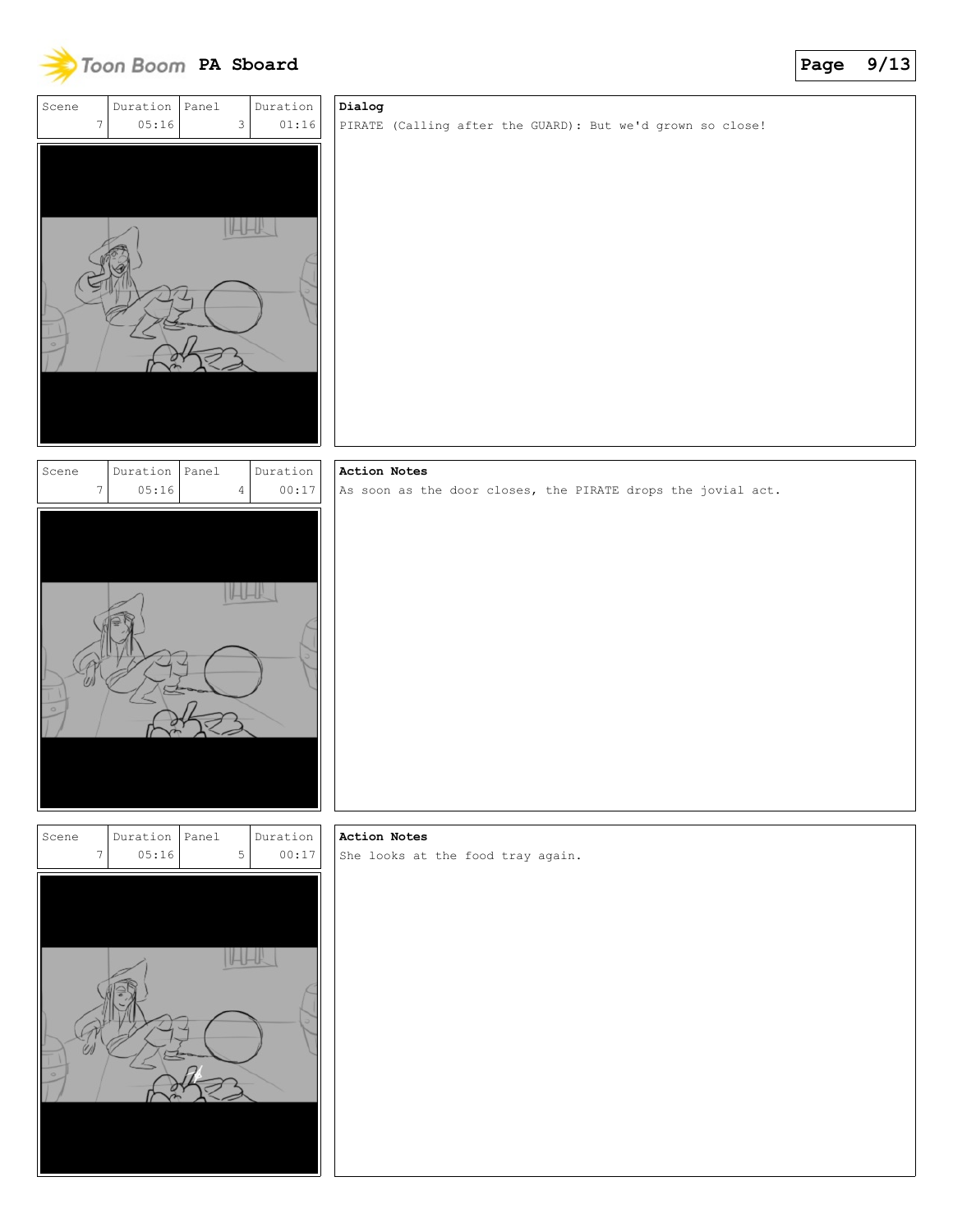



The PIRATE stands up with a grunt.



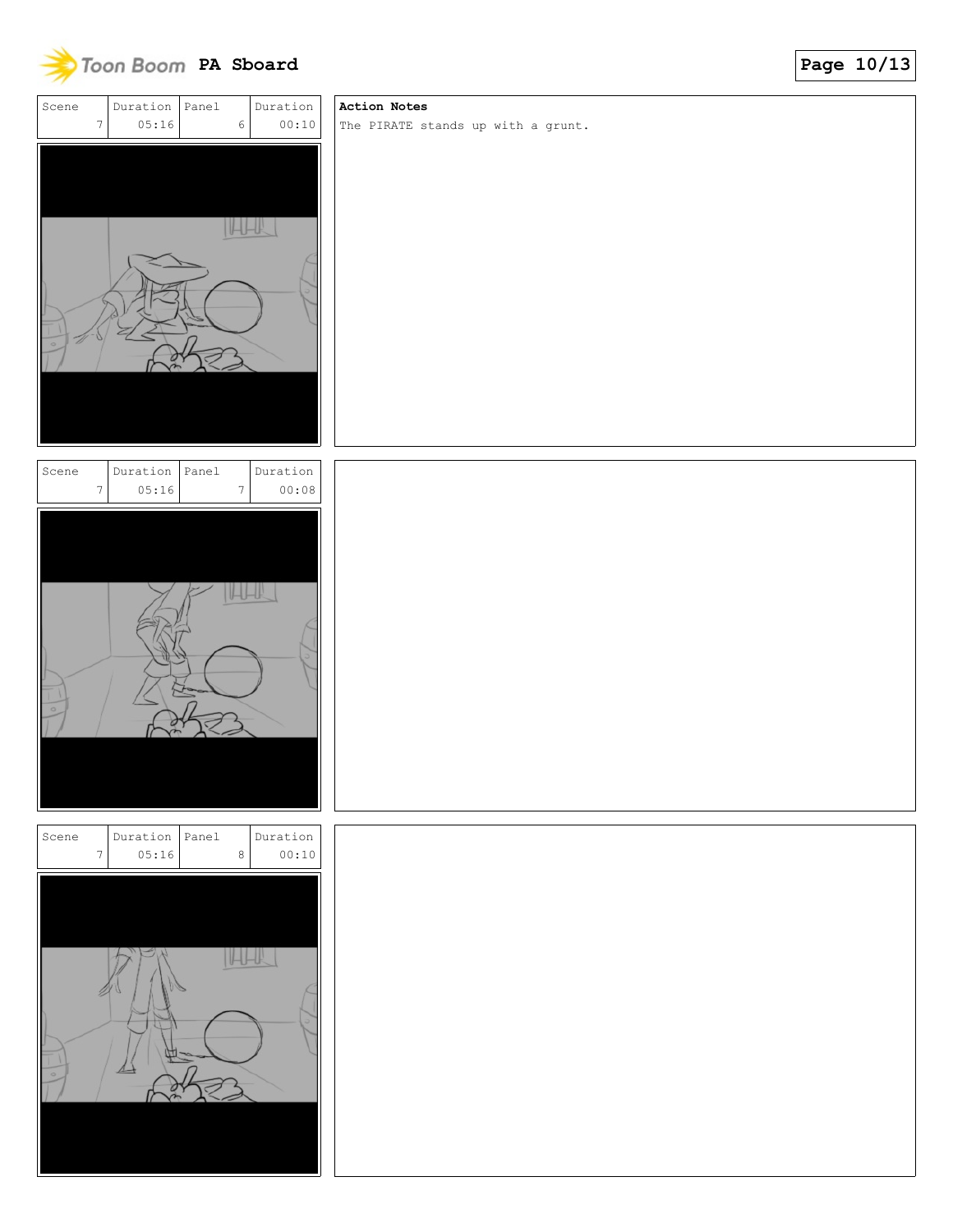

# Scene 8 Duration 05:01 Panel 1 Duration 00:11

# **Action Notes**

Cut to PIRATE dusting herself off.

| Scene |   | Duration | Panel               | Duration |
|-------|---|----------|---------------------|----------|
|       | 8 | 05:01    | $\mathbf{2}$        | 00:14    |
|       |   |          |                     |          |
|       |   |          |                     |          |
|       |   |          |                     |          |
|       |   |          |                     |          |
|       |   |          |                     |          |
|       |   |          |                     |          |
|       |   |          |                     |          |
|       |   |          | $\overline{\alpha}$ | ъ        |
| ö     |   |          |                     |          |
|       |   |          | $\circ$             |          |
|       |   |          |                     |          |
|       |   |          |                     |          |
|       |   |          |                     |          |
|       |   |          |                     |          |
|       |   |          |                     |          |



# **Action Notes** The PIRATE looks down at the food tray.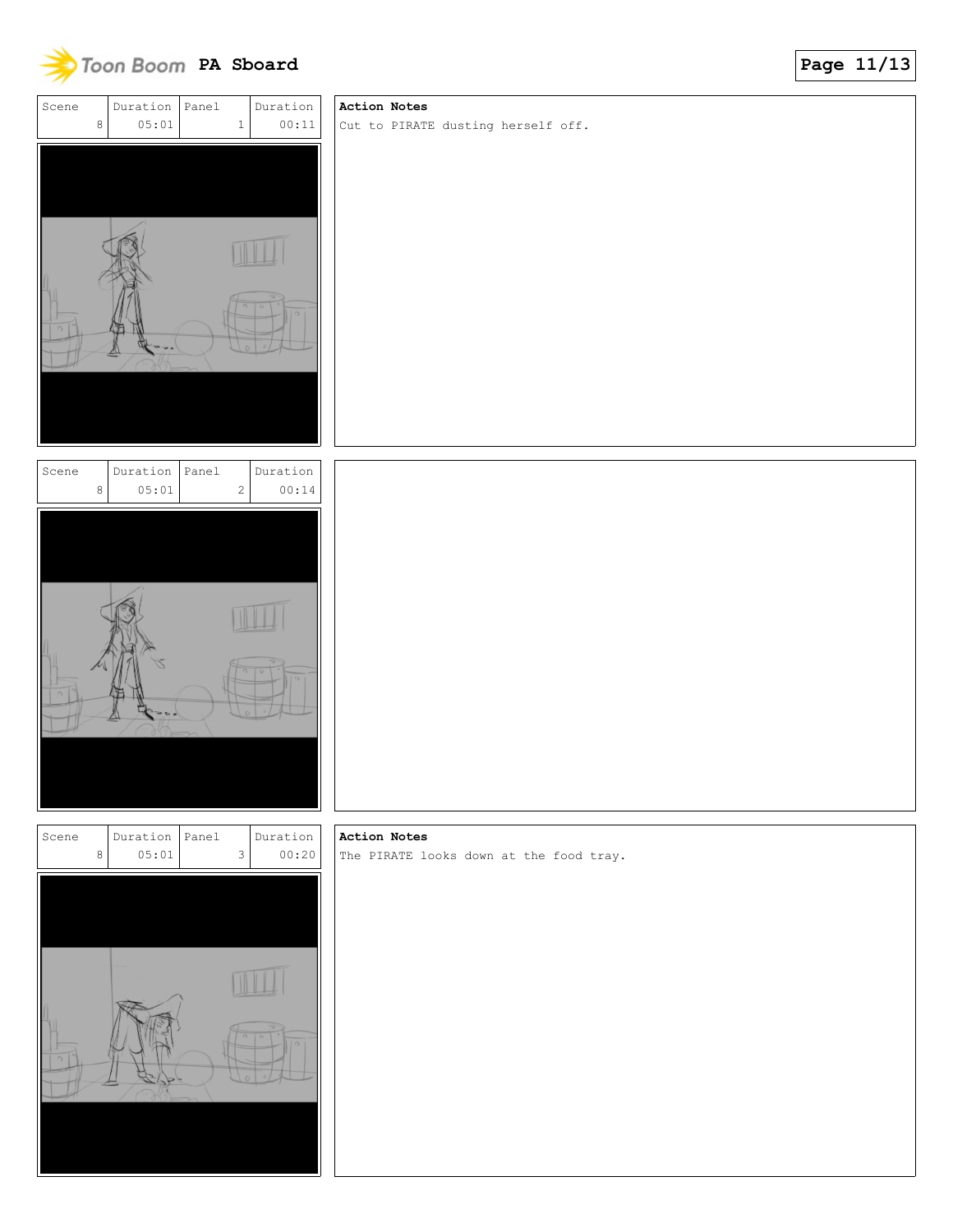



She lifts a comically large hacksaw from the food in the tray.



# **Dialog**

PIRATE: Ehh, we'll see about that.